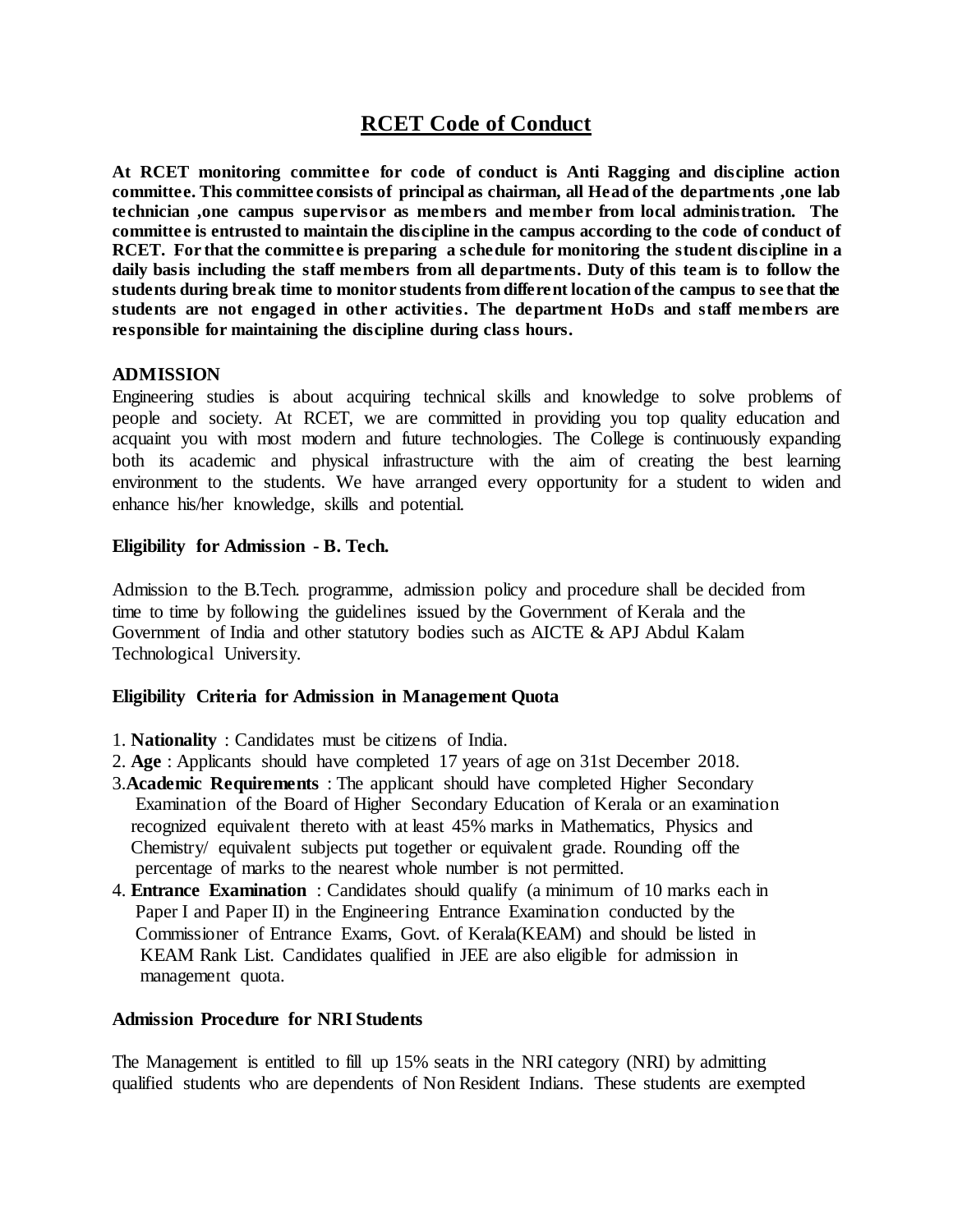from qualifying in any Entrance Test and can be admitted based on their academic eligibility as stipulated by AICTE, Govt. of Kerala and APJ Abdul Kalam Technological University (KTU).

**Academic Requirements for NRI Quota** : The applicant should have completed Higher Secondary Examination of the Board of Higher Secondary Education of Kerala or an examination recognized equivalent thereto with at least 45% marks in Mathematics, Physics & Chemistry / equivalent subjects put together or equivalent grade. Rounding off the percentage of marks to the nearest whole number is not permitted.

### **Admission under tuition fee waiver scheme**

As per the directions of the AICTE and the Govt. of Kerala, 5% of students in every sanctioned course will be provided tuition fee waiver based on merit. Every year, Royal Education Society and Research Centre conducts a Scholarship Examination named **CALIDAD ENGINEERS SCHOLARSHIP EXAM** to find young engineers who are eligible to study B. Tech. in a fee waiver scheme. Attractive scholarship schemes are offered for students based on the result of this examination.

## **Rank Benefits**

1 to 10 100% Tuition FeeWaiver 11 to 20 75% Tuition FeeWaiver 21 to 40 50% Tuition FeeWaiver 41 to 94 25% Tuition FeeWaiver

Royal Education Society and Research Centre also provides scholarships to highly talented students who have shown good academic performance in the higher secondary examinations as well as in engineering entrance examinations. The detailed description of the scholarship is shown below.

## **Eligibility for Admission -M. Tech**

The M.Tech. Degree courses affiliated to A.P.J Abdul Kalam Technological university under the semester scheme of studies comprises of two years (four semesters). Admission to the M.Tech. programme, admission policy and procedure shall be decided from time to time based on the guidelines issued by the Government of Kerala and the Government of India and other statutory bodies such as AICTE, KTU etc.

## **Criteria for Admission**

- 1. Candidates must be citizens of India.
- 2. Candidates should have a minimum of 60% aggregate marks in the Engineering Degree examination. For SC/ST candidates a pass in the Engineering Degree course is sufficient. For SEBC students, a minimum of 54% aggregate marks in the Engineering Degree examination is mandatory.
- 3. Candidates who have appeared for the final semester examination can also apply, provided he/she has passed all the subjects up to and including the 6th semester exam

## **WORKING HOURS**

College working time : 9:00 am- 4:00 pm Monday – Friday, all Saturdays except Second  $\&$ Fourth Saturdays.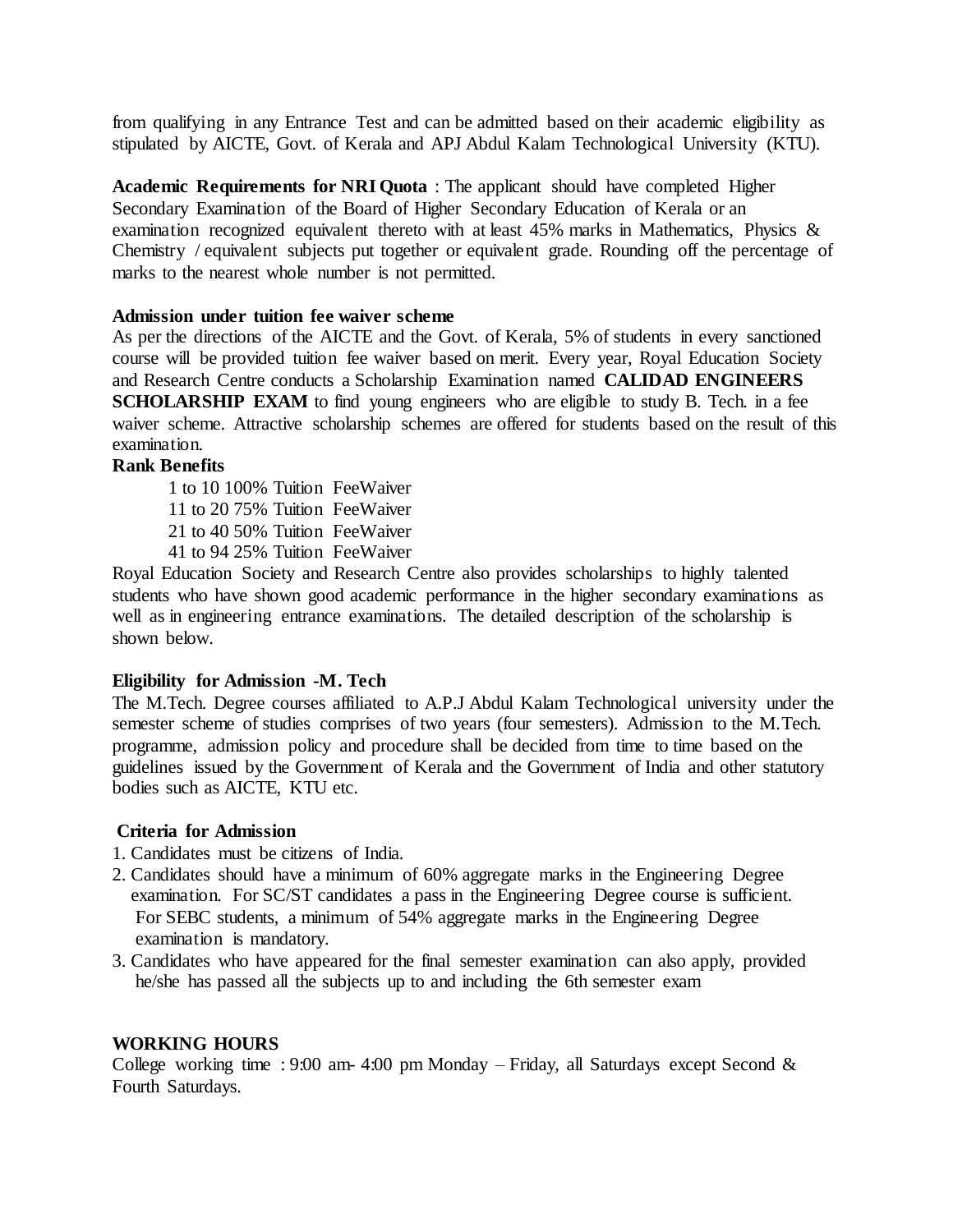College Office / Accounts Department Working Time : 9:00 am- 4:00 pm Monday – Friday, all Saturdays except Second & Fourth Saturdays.

Central Library working time : 9.00 am- 6.00 pm Monday – Friday, all Saturdays except Second & Fourth Saturdays.

## **RULES AND REGULATIONS OF THE COLLEGE**

- 1. The college gives utmost priority for discipline. Every one, student or staff, is bound to follow the rules and regulations of the college and maintain discipline.
- 2. The students are required to wear college Identity Card on all college working days. Failure to wear the college identity card will be treated as misconduct and such students will be barred from entering the campus and class room.
- 3. Under disciplinary action, the principal is empowered to fine, suspend or even expel a student from the college in the interests of the institution.
- 4. Students are not permitted to use Mobile Phones inside the college campus.
- 5. Every Student shall conduct himself / herself in such a way to cause no disturbance to the working of the classes or to fellow students.
- 6. Ragging, consumption of alcohol, usage of narcotic drugs and smoking are strictly prohibited in the hostel and college campus.
- 7. No function shall be arranged by the students in the hostel or college campus without prior permission from the principal.
- 8. Writing on walls, pillars, bath rooms, and furniture or black boards is strictly prohibited.
- 9. Eating snacks / taking lunch inside the class rooms or along corridors are not permitted.
- 10. The cost of any damage, if caused to college property will be charged to the accounts of the students responsible for the damage in addition to disciplinary action.
- 11. Students are advised to switch off fans and lights when they leave the class rooms.
- 12. Furniture in the class rooms should not be moved or displaced.
- 13. Students are not allowed to attend classes or any college function wearing shorts, dhotis, jeans or T-Shirts.
- 14. No one will be allowed to whistle, hoot, shout or sing aloud while travelling in the bus. They are also not allowed to throw papers or other articles while travelling.
- 15. No students shall remain in the hostel during class hours unless he / she is sick and is permitted to be on leave.
- 16. Students have to take without fail all the necessary items such as Hall ticket, Admit card, Pen, Pencil, Calculator, Scale, Rubber, etc., to the test / exam hall.
- 17. Students will have to sit through the entire period scheduled for the internal tests.
- 18. In the event of continued poor performance in internal tests and poor class attendance by any student, the principal has the authority to withheld permission for him / her to write the university examinations.
- 19. Browsing is not allowed during lab hours. Staff and students are not allowed to misuse the internet facilities.
- 20. No one will be allowed to listen to Music from any device inside the college campus.
- 21. Internal assessment is part of the evaluation. Students are required to check the marks displayed on the notice board and bring any discrepancy to the notice of the HOD immediately. Change is not possible later.
- 22. Attendance will be counted for the participation in co-curricular or extra-curricular activities inside or outside the campus, only if a copy of the participation certificate or a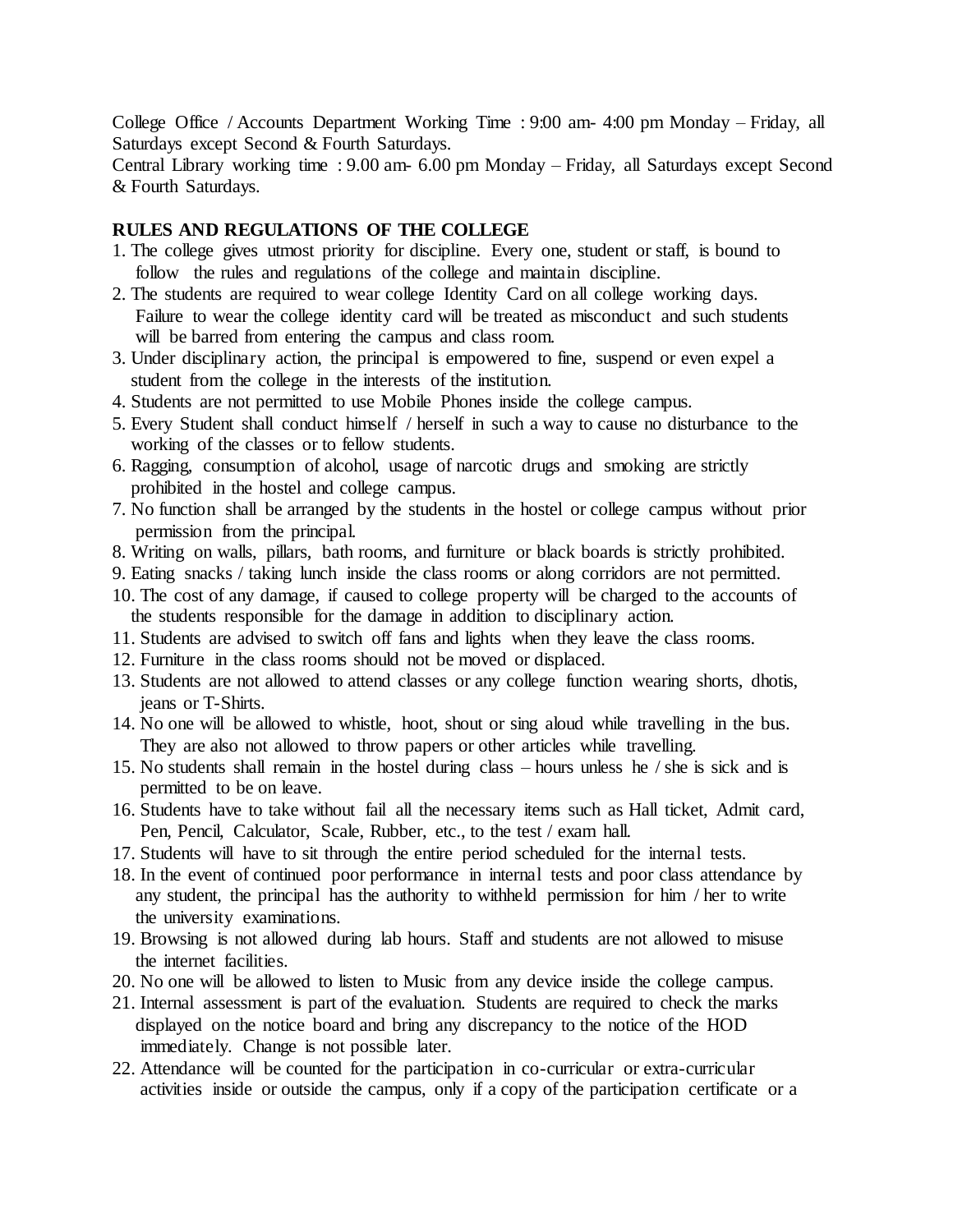note from the concerned teacher is produced within two days to the group tutor.

- 23. Misbehavior outside the College, affects the reputation of the College, has an impact on the students community. The College reserves the right to take actions and rules that are necessary in the interest of the general student community.
- 24. Students are solely responsible for their belongings.
- 25. The students are requested to observe all the safety regulations while conducting practicals in the laboratories and the management is not responsible for any physical damage or mishap that might occur on student's negligence.
- 26. Student are not permitted to take part in agitations directed against the authority of the Government. Students are not allowed to collect donation or any money collection without prior permission from principal through concerned department Heads.
- 27. College fees are to be paid before the registration of semester classes. A late fee is payable after that. If fees are not paid within four weeks after reopening, the name of the student will be removed from the students roll list. Tuition and other fees once paid cannot be refunded. However, refund of caution deposit may be claimed.
- 28. The students who wish to leave the College due to any reason will be given TC only after payment of all fees payable for and by clearing any other dues. Such students have to return any scholarship, stipend or financial assistance given by the college authorities.
- 29. Students are not permitted to participate in any political activities or communal politics inside the campus.
- 30. Change of permanent address of any student must be notified to the College office. Students should live either with their parents or in the Hostel. In extraordinary cases, students who do not live with their parents or in the College Hostel are required to inform the Principal about the details of their place of residence and details of local guardian.

#### **Code of conduct in the library:**

- 1. Members should not bring their personnel belongings in to the library. Adequate storage facility is provided at the entrance.
- 2. All the users are required to maintain silence in the library and instructed to follow the Library rules and regulations.
- 3. ID card is compulsory to borrow books from the library.
- 4. Usage of cell phones are not permitted inside the library.
- 5. Stealing or damaging the property of library or misbehavior with library staff shall be considered as an act of indiscipline.
- 6. The librarian reserves the right to recall any book issued from the borrower even prior to the due date of return if necessary.
- 7. On the due date students can renew the book by producing the same to the librarian. If renewed, he/she can keep the book for another 20 days.
- 8. After due date if a student fail to return or renew the books, existing late fee decided by the library advisory committee will be charged. Absence from college will not be treated as an excuse.
- 9. If the book issued to a member is lost, the member should replace a fresh copy of the same book. If not he/she must pay the present price of the book and an additional fine. In case of out of print/rare books the worth of the book and the fine will be decided by the library advisory committee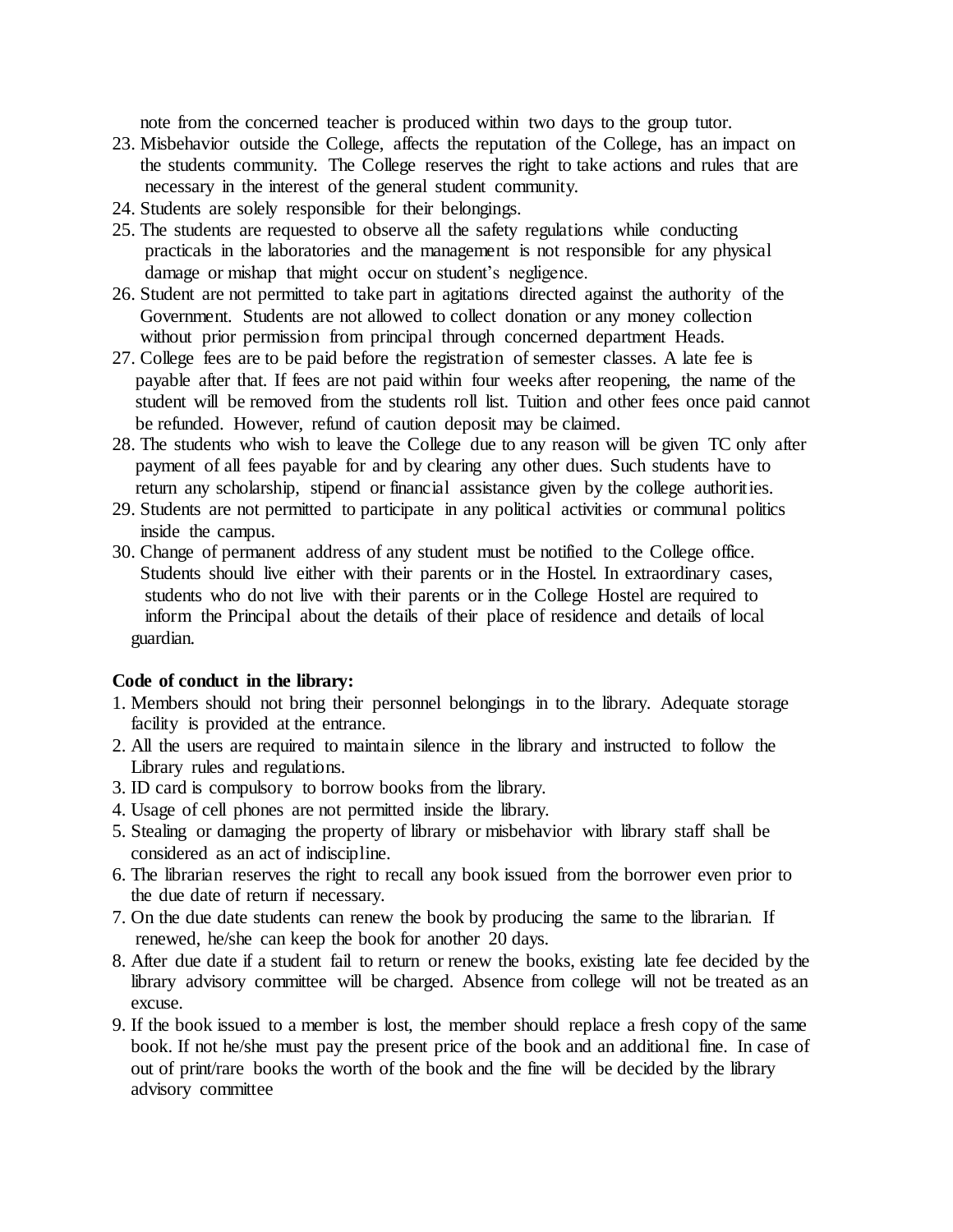- 10. For any sort of damaged done to the book issued, librarian can decide the fine which the lendees have to pay.
- 11. While returning a book if there is any sort of tampering with the barcode sticker or spinal liable pasted on the book he/she is liable to pay the existing fine.
- 12. Reference books, Journals, Newspapers andMagazines should not be taken out.
- 13. The number of books that can be borrowed for students and loan period is as follows:

| Category | No of Books    | Loan Period |
|----------|----------------|-------------|
| B. Tech  | $1st$ year     | 3 20 Days   |
| B. Tech  | 2nd & 3rd Year | 4 20 Days   |
| B. Tech  | 4th Year       | 5 20 Days   |
| M. Tech  |                | 6 20 Days   |

## **College Buses**

Ample transportation facilities are available to cater the needs of the Students and Staff. Bus pass is necessary for travelling to special routes. Students are expected to behave decently in the bus. Shouting, howling, singing songs etc should be avoided. They are expected not to tamper with seats, fittings and accessories of the bus. If any item is damaged or spoiled, the cost of replacement of items will be levied from the students as fine.

## **RULES AND REGULATIONS**

1. Only those students having bus pass will be permitted to avail college bus facilities.

- 2. Money collection among students in the college bus is not permitted.
- 3. Buses are not permitted to stop except at the scheduled stops.
- 4. Students are not permitted to get down/get in at places except at their scheduled stop.
- 5. Movement/Walking/Shouting etc are not permitted in the college bus while in running

#### **College Canteen**

- Students are expected to take food only from college canteen.
- Taking unhygienic food from outside outlets or shops are not permitted. Care may be taken not to spill food particles on table and floor.
- The canteen should not be used as a place for gossip and other leisure activities.
- Students are expected to leave the canteen as soon as they finish their meals or snacks.

#### **Vehicle parking facility for students**

- As per Kerala Government directive students are not permitted to bring motor vehicles inside the
- campus.
- A parking area is provided for students outside the college gate, near the mosque.
- Students are requested to park their vehicles in that area.

## **GENERAL INFORMATION**

#### **Registration**

 At the beginning of the semester students are supposed to register for their respective courses.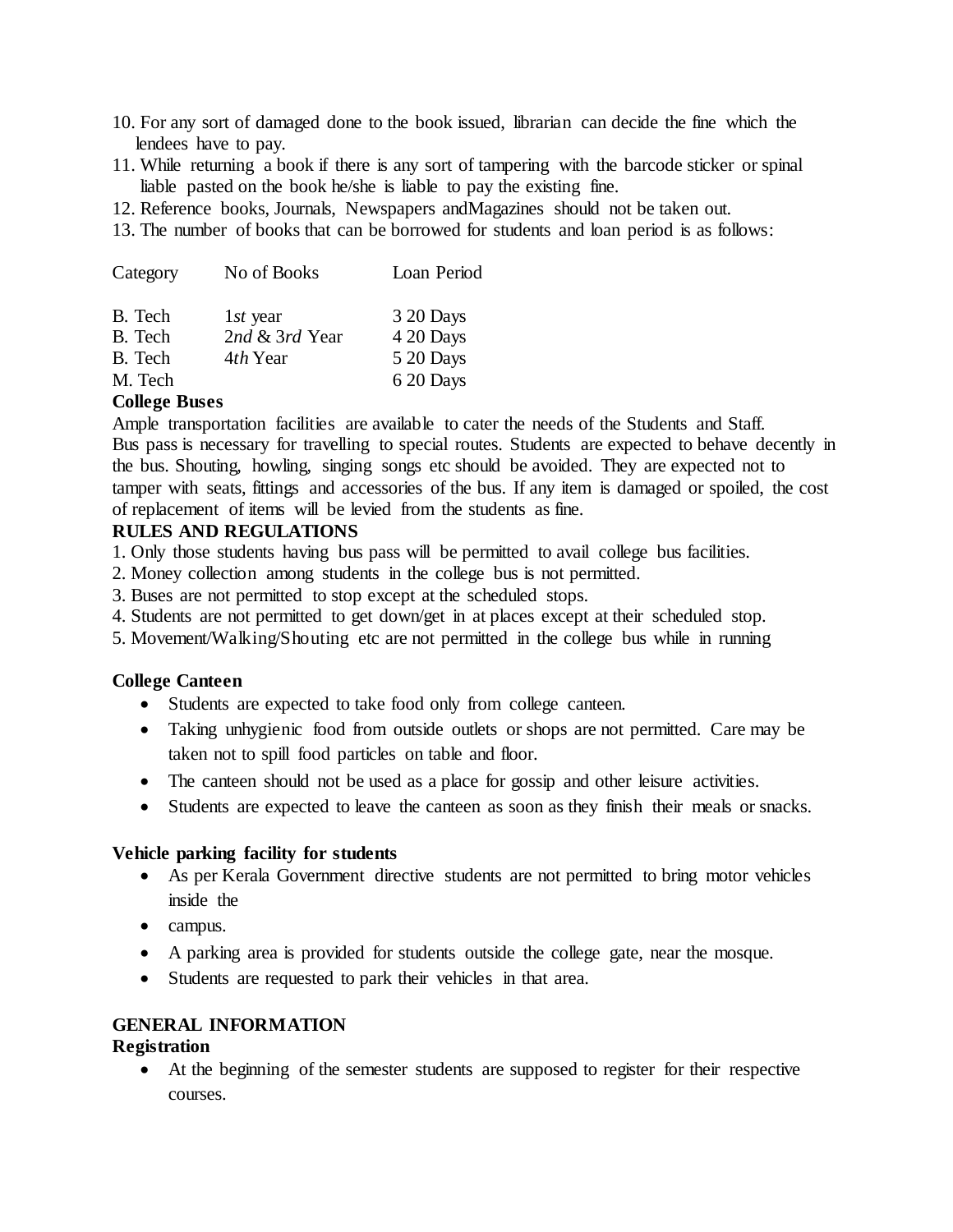- They shall clear all the dues payable to the college and hostel before the registration.
- A candidate who does not register will not be permitted to attend the class.

## **Uniform**

College uniform can be purchased from the Students Amenities Center during college working hours. Students are advised to wear their college identity card whenever they are inside the campus. The students should be neatly dressed in accordance to the college dress code and with the approved uniform during the practical classes. For practical classes the students should wear Lab Coats.

## **Dress Code for Boys:**

1. Formal shirt and pants provided by the college.

- 2. Formal Black belt.
- 3. Formal well polished black leather shoe with dark shade socks.
- 4. Jeans and uniform made of denim materials are not permitted.
- 5. Shirt must be tucked in all the times.
- 6. Torn, rugged or soiled clothes of any kind should not be worn.
- 7. The pants should not be frayed at the bottom.
- 8. The buckles of the belt can be either conventional box frame or plate frame style. End of the belt should not hang down from the belt-loops.
- 9. Body piercing or tattoos are not acceptable. Wearing of earrings, caps, metal chains, wrist bands and similar accessories are not permitted.
- 10. Hairstyles are expected to be neat, tidy and sensible. The long hair grown below the collar is not acceptable. Beards and mustaches must be neatly trimmed and well groomed at all times or else clean shaven.

## **Dress Code for Girls:**

- 1. Formal salwar suit with overcoat issued by the college.
- 2. Black Shawl/Mafta (optional).
- 3. Formal Black cut shoe with dark shade socks.
- 4. Jeans and uniform from denim materials are not permitted.
- 5. Body piercing or tattoos are not acceptable(ear piercing exempted).
- 6. Multiple and dangling earrings are not permitted.
- 7. Hair styles are expected to be neat and tidy and well groomed. All jewelries worn should be simple and modest.

## **BEHAVIOUR AND DISCIPLINE**

- 1. Students shall not convene any meeting of any nature within the premises without the written permission from the principal.
- 2. Students shall not stick or distribute any posters, notice etc. which will adversely affect the discipline and smooth functioning of the college.
- 3. As per the Court order usage of mobile phones inside the campus is strictly prohibited.
- 4. As per Govt. orders, two wheelers are not permitted inside the campus. Special zone is marked for parking two wheelers.
- 5. Students shall not remove the furniture or equipments belonging to the college without the permission from the authorities.
- 6. Students are not expected to loiter in the campus after the commencement of the classes.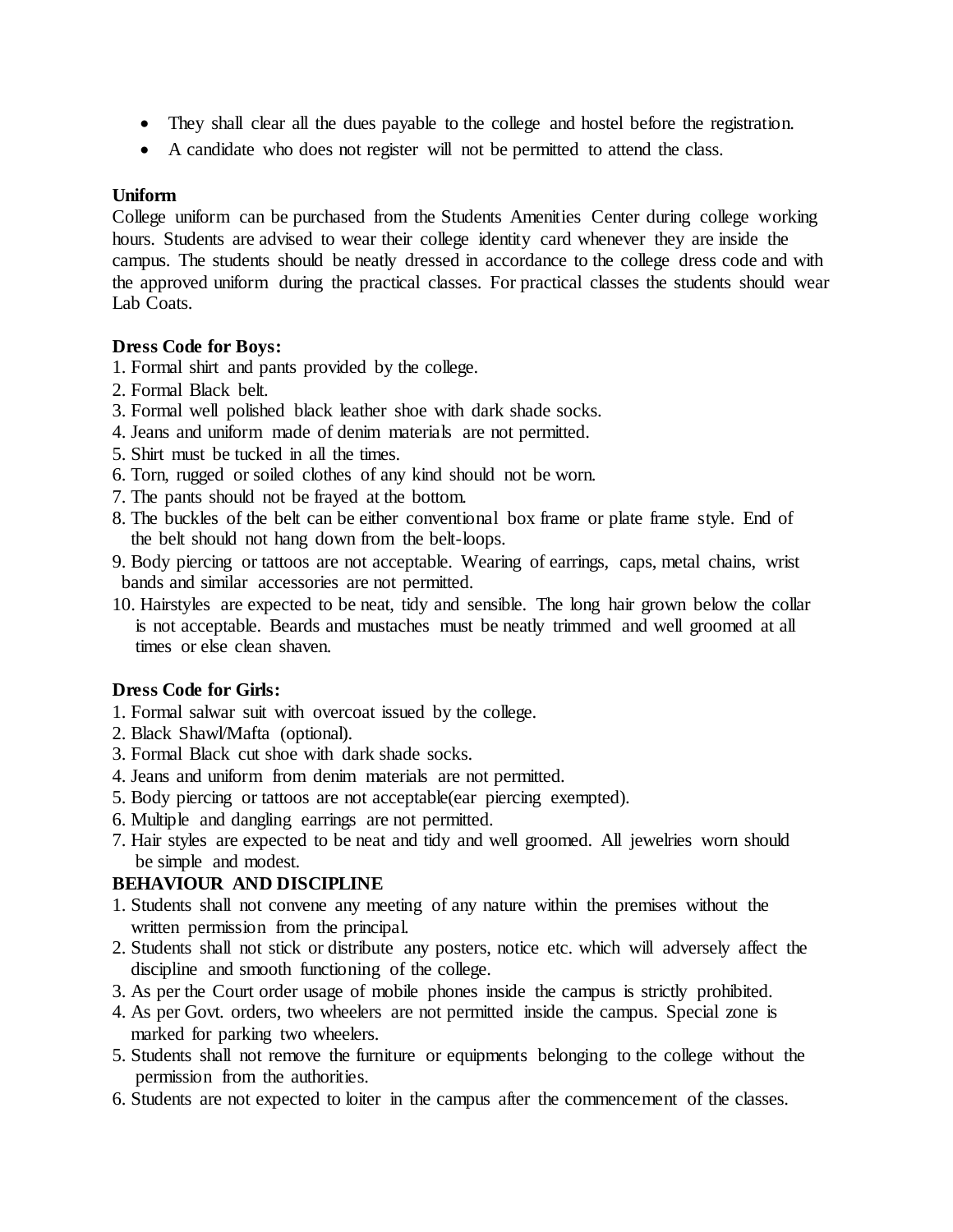- 7. Students have to be in their classes on time. Late attendance is not permitted.
- 8. All students are expected to uphold the sanctity and dignity of our institution.

9. Smoking inside the campus is totally prohibited.

10. Ragging is a serious criminal offence. Whoever contravenes the rules against ragging shall be rigorously punished.

## **RCET HOSTELS - RULES AND REGULATIONS**

- College has their own hostels within the campus where 150 boys and 300 girls can be given accommodation.
- Hostels are under the control of Warden. Matrons and Resident tutors are appointed to
- look after the discipline.
- Following are the standing rules of Royal College of Engineering and Technology Hostels. Violation of the rules will be treated as gross indiscipline and action will be taken against offenders.

## **General Rules**

- 1. The hostel committee shall be in charge of the overall administration and control of the hostel.
- 2. The Warden assisted by the resident Tutor/Matron, is in charge of maintenance of discipline and all matters connected with the regular working of the hostel.
- 3. The hostel committee reserves the right to refuse admission to any applicant.
- 4. Any student after admission shall on no account leave the hostel without the permission of the warden / Resident Tutor.
- 5. Hostel rooms will be allotted to the inmates at the discretion of the warden. Rooms once allotted will not be interchanged in between the academic year.
- 6. Inmates of the hostel will be responsible for the safety of the articles supplied to the rooms. They shall not tamper with the electrical installations, sanitary fittings, furniture and other hostel properties. If any damage is done, compensation will be levied from the persons responsible for it.
- 7. Inmates are expected to switch off fan and light after use and lock the rooms when they are going out. Extra connection, if any, may be done only with the permission of the resident tutor.
- 8. All inmates must be in their rooms before 6.00PM(ladies) and 7.30PM(gents) before closure of the hostel gates. Permission should be taken from the resident tutor to move in or out, in case of an emergency.
- 9. The Matrons / Supervisor shall take the room attendance of inmates after 7.30 PM in girls and boys hostel.
- 10. If any of the inmates leave the hostel without prior permission, the matter will be reported to the Resident Tutor (RT) by Supervisor/ Matrons immediately. The RTs will report to warden for further necessary disciplinary action.
- 11. Shouting, reading aloud, singing, playing stereo and such other acts causing disturbance to other inmates inside the hostel must be avoided. Members are not permitted to convene meetings of any sort anywhere in the hostel or its premises. No circular or subscriptio n list shall be taken around.
- 12. Smoking and consuming alcoholic drinks in the hostel premises are strictly prohibited. Inmates are not to indulge in fighting and using abusive languages in the premises. Use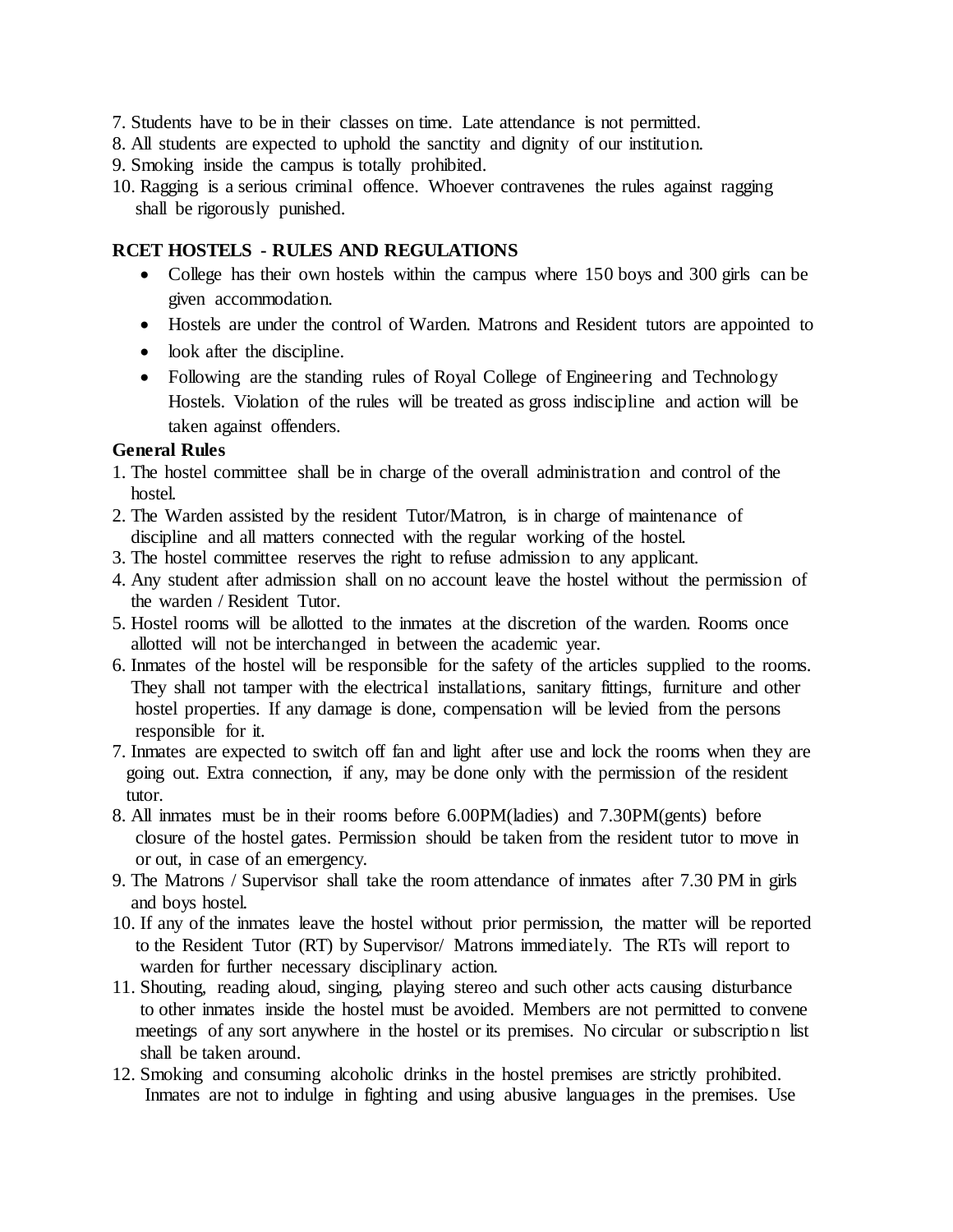of crackers and fireworks in the hostel buildings are prohibited.

- 13. Visiting hours in the hostel is decided by the warden.
- 14. Students staying in the hostel are supposed to pay the Hostel fee on or before 10th of every month.
- 15. Students should occupy their own rooms during the study hours ( 8.30PM to 10.30 PM).
- 16. Anything which interferes with student's studies must be avoided at all times. Silence hours will be observed from 10.30 PM to 7.00 AM on all days. No noise of any sort will be permitted during the silence hours. Serious action will be taken on the breach of this rule.
- 17. All complaints regarding repairs/maintenance in the Hostels must be entered personally by the students in "Complaint Registers" maintained in the security room.

## **Girls Hostel Rules**

- 1. Those students who reach home before 6 pm are permitted to leave hostel after working hours.
- 2. Parents should information as soon as they reach home.
- 3. Students are not permitted to extend their leave without permission.
- 4. At least three days before students should submit their out pass request to resident tutor.
- 5. Those applying for out pass must state the date and time of her intended departure and return as well as the destination, reaching time, parent's/local guardian phone number, student's phone number, and enter all these details in the in-out register maintained in the security room.
- 6. Students should return their out pass to the matron as soon as they reach hostel.
- 7. If there is any inconvenience to reach back the hostel as mentioned in their request, it should be informed to the matron.
- 8. Students can use their mobile phones [Without Camera] from 4:30 7:30 pm in the evenings which is to be handed over back to the Resident tutors after use and take them whenever they go home.

## **ATTENDANCE AND LEAVE REGULATIONS**

## **Attendance**

- 1. Students should not be absent for the classes without seeking prior permission from the HoD through group tutor.
- 2. Late comers will be allowed to enter the class room only after getting permission from the Head of the Department.
- 3. Staff members should take attendance at the beginning of each period. A student who is not in the class room, when the attendance is taken, shall be marked absent for that particular period.
- 4. Monthly consolidated attendance will be published.
- 5. The attendance of each student shall be totalled at the end of every month and displayed on the Notice Board.
- 6. Attendance for series tests / Model exams is compulsory. The students should prepare well and write the tests with involvement.
- 7. Students must neither leave the station before the holidays nor return late after the re opening. Infringement of this rule will be seriously viewed and suitable action will be taken

## **Leave Rules**